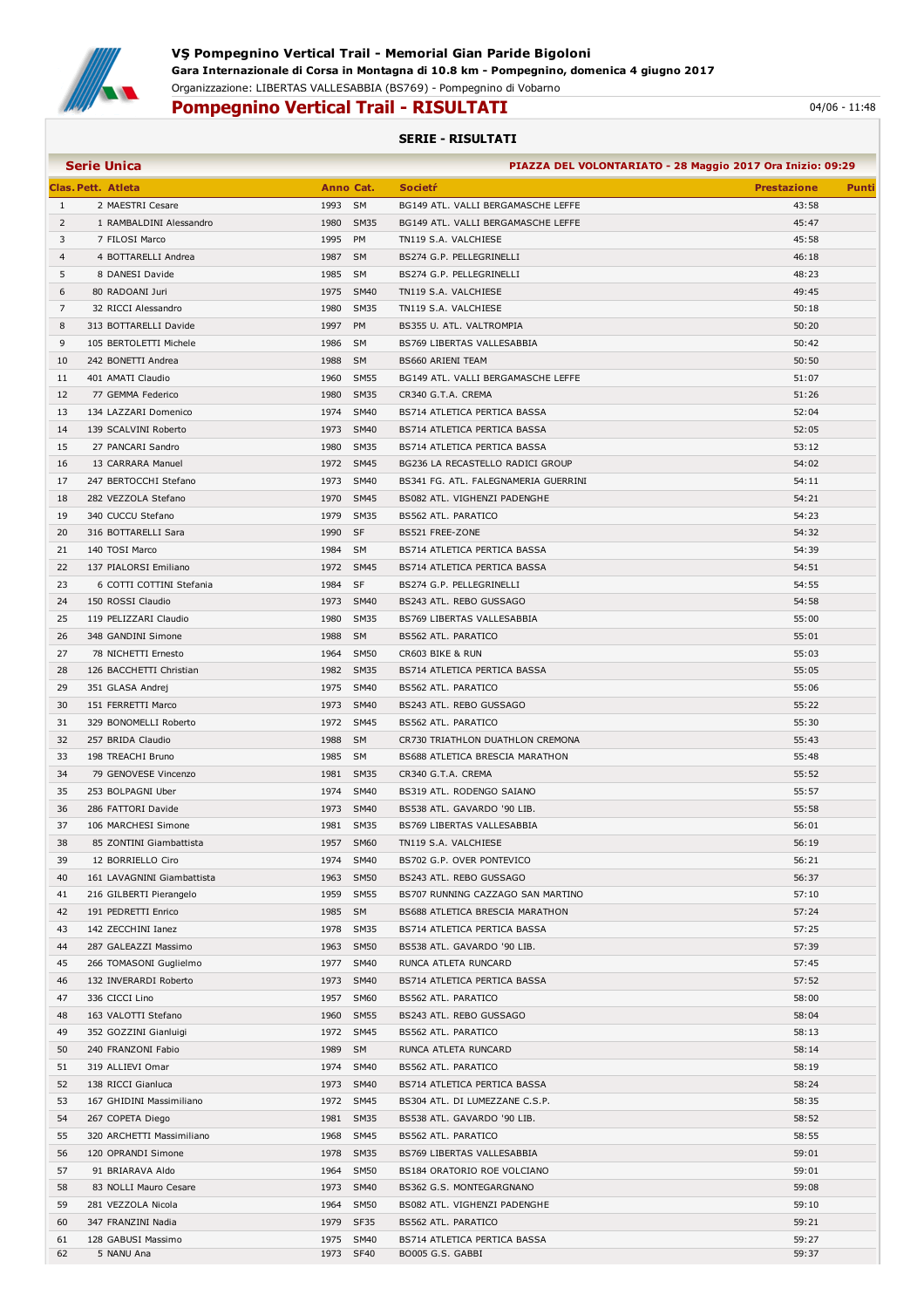| 63  | 283 VEZZOLA Valerio         |         | 1974 SM40   | BS082 ATL. VIGHENZI PADENGHE      | 59:38   |
|-----|-----------------------------|---------|-------------|-----------------------------------|---------|
| 64  | 243 RAGGI Massimo           |         | 1976 SM40   | BS742 GARDA RUNNING A.S.D.        | 59:52   |
| 65  | 294 PETTINARI Giuseppe Luca | 1969    | <b>SM45</b> | BS538 ATL. GAVARDO '90 LIB.       | 1h00:10 |
|     |                             |         |             | BS707 RUNNING CAZZAGO SAN MARTINO |         |
| 66  | 215 GATTI Mirko             |         | 1968 SM45   |                                   | 1h00:13 |
| 67  | 156 LOMBARDI Luca           |         | 1972 SM45   | BS243 ATL. REBO GUSSAGO           | 1h00:28 |
| 68  | 90 FLORIS Antonio           |         | 1976 SM40   | BS184 ORATORIO ROE VOLCIANO       | 1h00:47 |
| 69  | 210 DIOTTI Davide           | 1985 SM |             | BS688 ATLETICA BRESCIA MARATHON   | 1h00:48 |
| 70  | 113 PICCINI Fabio           | 1967    | <b>SM50</b> | BS769 LIBERTAS VALLESABBIA        | 1h00:52 |
|     |                             |         |             |                                   |         |
| 71  | 143 ZOLA Oscar              |         | 1975 SM40   | BS714 ATLETICA PERTICA BASSA      | 1h01:00 |
| 72  | 302 MORSTOFOLINI Monica     |         | 1970 SF45   | BS538 ATL. GAVARDO '90 LIB.       | 1h01:08 |
| 73  | 58 SAMBRICI Roberto         |         | 1976 SM40   | BS773 SPORT FITNESS & CO. SRL SSD | 1h01:10 |
| 74  | 141 VAMPINI Massimo         |         | 1969 SM45   | BS714 ATLETICA PERTICA BASSA      | 1h01:14 |
|     |                             |         |             |                                   |         |
| 75  | 297 ROBERTI Mariagrazia     |         | 1966 SF50   | BS538 ATL. GAVARDO '90 LIB.       | 1h01:17 |
| 76  | 235 BELOTTI Francesco       |         | 1977 SM40   | BS742 GARDA RUNNING A.S.D.        | 1h01:19 |
| 77  | 254 SALVI Dorina            |         | 1975 SF40   | BS319 ATL. RODENGO SAIANO         | 1h01:26 |
| 78  | 263 BINETTI Marco           |         | 1972 SM45   | BS684 ATLETICA CONCESIO 2009      | 1h01:29 |
|     |                             |         |             |                                   |         |
| 79  | 354 LANCINI Claudio         |         | 1966 SM50   | BS562 ATL. PARATICO               | 1h01:29 |
| 80  | 195 BETTONI Gaetano         | 1969    | <b>SM45</b> | BS688 ATLETICA BRESCIA MARATHON   | 1h01:40 |
| 81  | 291 POLITO Sandro           |         | 1969 SM45   | BS538 ATL. GAVARDO '90 LIB.       | 1h01:41 |
| 82  | 398 BARONI Antonio          |         | 1952 SM65   | BG236 LA RECASTELLO RADICI GROUP  | 1h01:50 |
|     |                             |         |             |                                   |         |
| 83  | 121 MORA Oscar              | 1982    | <b>SM35</b> | BS769 LIBERTAS VALLESABBIA        | 1h01:53 |
| 84  | 173 PILLITU Fabrizio        |         | 1969 SM45   | BS688 ATLETICA BRESCIA MARATHON   | 1h01:53 |
| 85  | 208 SALTI Diego             |         | 1976 SM40   | BS688 ATLETICA BRESCIA MARATHON   | 1h01:58 |
| 86  | 145 PIOTTI Stefano          |         | 1971 SM45   | BS256 PADILE RUNNING TEAM         | 1h02:17 |
|     |                             |         |             |                                   |         |
| 87  | 288 URBANI Mirco            |         | 1974 SM40   | BS538 ATL. GAVARDO '90 LIB.       | 1h02:22 |
| 88  | 87 ZAGHENI Mauro            |         | 1977 SM40   | CR340 G.T.A. CREMA                | 1h02:31 |
| 89  | 371 PIOVANELLI Oscar        | 1968    | <b>SM45</b> | BS562 ATL. PARATICO               | 1h02:40 |
| 90  | 304 DUSINA Cristina         |         | 1970 SF45   | BS538 ATL. GAVARDO '90 LIB.       | 1h02:50 |
|     |                             |         |             |                                   |         |
| 91  | 225 BAGNATICA Osvaldo       |         | 1977 SM40   | BS362 G.S. MONTEGARGNANO          | 1h02:56 |
| 92  | 202 PEDRALI Enrico          | 1959    | <b>SM55</b> | BS688 ATLETICA BRESCIA MARATHON   | 1h03:09 |
| 93  | 383 TOLOTTI Ivan            | 1974    | <b>SM40</b> | BS562 ATL. PARATICO               | 1h03:17 |
| 94  | 289 MICHELI Fabrizio        |         | 1965 SM50   | BS538 ATL. GAVARDO '90 LIB.       | 1h03:30 |
|     |                             |         |             |                                   |         |
| 95  | 31 PELLEGRINI Alberto       |         | 1975 SM40   | BS184 ORATORIO ROE VOLCIANO       | 1h03:33 |
| 96  | 45 DELAI Luca               | 1973    | SM40        | BS362 G.S. MONTEGARGNANO          | 1h03:34 |
| 97  | 158 CENINI Alessandro       | 1973    | <b>SM40</b> | BS243 ATL. REBO GUSSAGO           | 1h03:37 |
| 98  | 305 SCHIVALOCCHI Graziano   |         | 1969 SM45   | BS722 SSD BAGOLINO                | 1h03:52 |
|     |                             |         |             |                                   |         |
| 99  | 359 MARCHETTI Davide        |         | 1972 SM45   | BS562 ATL. PARATICO               | 1h03:53 |
| 100 | 111 ZUCCHINI Michele        |         | 1971 SM45   | BS769 LIBERTAS VALLESABBIA        | 1h04:00 |
| 101 | 399 SCALVINI Giorgio        |         | 1963 SM50   | BS722 SSD BAGOLINO                | 1h04:06 |
| 102 | 21 GUALDI Athos             |         | 1974 SM40   | TN119 S.A. VALCHIESE              | 1h04:07 |
|     |                             |         |             |                                   |         |
| 103 | 290 CHINI Silvio            | 1963    | SM50        | BS538 ATL. GAVARDO '90 LIB.       | 1h04:10 |
| 104 | 175 PREGELI Daniele         |         | 1979 SM35   | BS688 ATLETICA BRESCIA MARATHON   | 1h04:12 |
| 105 | 365 PAGANI Mauro Costante   |         | 1969 SM45   | BS562 ATL. PARATICO               | 1h04:24 |
| 106 | 344 FACCHINI Pietro Arturo  |         | 1959 SM55   | BS562 ATL. PARATICO               | 1h04:28 |
|     |                             |         |             |                                   |         |
| 107 | 341 CUNEGATTI Cornelio      |         | 1967 SM50   | BS562 ATL. PARATICO               | 1h04:36 |
| 108 | 239 SAOTTINI BRESCIANI Anna |         | 1964 SF50   | BS660 ARIENI TEAM                 | 1h04:38 |
| 109 | 183 GATTI Ivan              |         | 1975 SM40   | BS688 ATLETICA BRESCIA MARATHON   | 1h04:39 |
| 110 | 55 ANNI Dario               | 1968    | <b>SM45</b> | BS082 ATL. VIGHENZI PADENGHE      | 1h04:44 |
|     |                             |         |             |                                   |         |
| 111 | 39 CAPRIOLI Michele         |         | 1980 SM35   | BS176 YOUNG RUNNING               | 1h04:47 |
| 112 | 44 GUALDI Roberto           |         | 1964 SM50   | TN119 S.A. VALCHIESE              | 1h04:49 |
| 113 | 374 RIONTINO Tommaso        |         | 1972 SM45   | BS562 ATL. PARATICO               | 1h04:53 |
| 114 | 353 ILLINI Roberta          |         | 1970 SF45   | BS562 ATL. PARATICO               | 1h05:06 |
| 115 | 197 MATTU Elena             |         | 1972 SF45   | BS688 ATLETICA BRESCIA MARATHON   | 1h05:15 |
|     |                             |         |             |                                   |         |
| 116 | 332 BRIONI Giorgio          | 1969    | <b>SM45</b> | BS562 ATL. PARATICO               | 1h05:17 |
| 117 |                             |         |             |                                   |         |
| 118 | 396 ORIZIO Giovanni         |         | 1965 SM50   | BS717 RUNNERS CAPRIOLESE          | 1h05:26 |
|     | 26 PALANDI Pietro Francesc  |         | 1960 SM55   | BS596 ATL. CELLATICA              | 1h05:38 |
|     |                             |         |             |                                   |         |
| 119 | 213 APOLONE Elena           |         | 1969 SF45   | BS707 RUNNING CAZZAGO SAN MARTINO | 1h05:48 |
| 120 | 153 SEMINATI Celso          |         | 1970 SM45   | BS243 ATL. REBO GUSSAGO           | 1h05:53 |
| 121 | 277 ZUCCA Livio             |         | 1963 SM50   | BS179 ATLETICA LONATO-LEM ITALIA  | 1h05:56 |
| 122 | 82 MAGGI Sergio             | 1956    | <b>SM60</b> | BS082 ATL. VIGHENZI PADENGHE      | 1h05:59 |
|     |                             |         |             |                                   |         |
| 123 | 298 BOLETTI Franca          | 1970    | SF45        | BS538 ATL. GAVARDO '90 LIB.       | 1h06:00 |
| 124 | 236 VABAI Mauro             |         | 1970 SM45   | BS362 G.S. MONTEGARGNANO          | 1h06:02 |
| 125 | 174 MERIS Marco             |         | 1968 SM45   | BS688 ATLETICA BRESCIA MARATHON   | 1h06:11 |
| 126 | 205 ERRIQUEZ Vito           |         | 1975 SM40   | BS688 ATLETICA BRESCIA MARATHON   | 1h06:14 |
| 127 | 129 GHIDINELLI Dante        |         | 1965 SM50   | BS714 ATLETICA PERTICA BASSA      | 1h06:16 |
|     |                             |         |             |                                   |         |
| 128 | 160 FESTA Emanuela          | 1967    | SF50        | BS243 ATL. REBO GUSSAGO           | 1h06:16 |
| 129 | 389 ZANNI Giovanni          | 1956    | <b>SM60</b> | BS562 ATL. PARATICO               | 1h06:23 |
| 130 | 88 ZADRA Roberto            |         | 1965 SM50   | BS278 ATL. CARPENEDOLO            | 1h06:24 |
| 131 | 67 DE POLI Emanuele         |         | 1974 SM40   | BO544 PASSO CAPPONI ASD           | 1h06:37 |
| 132 | 400 ASCIANA Mario           |         | 1968 SM45   | BS722 SSD BAGOLINO                | 1h06:41 |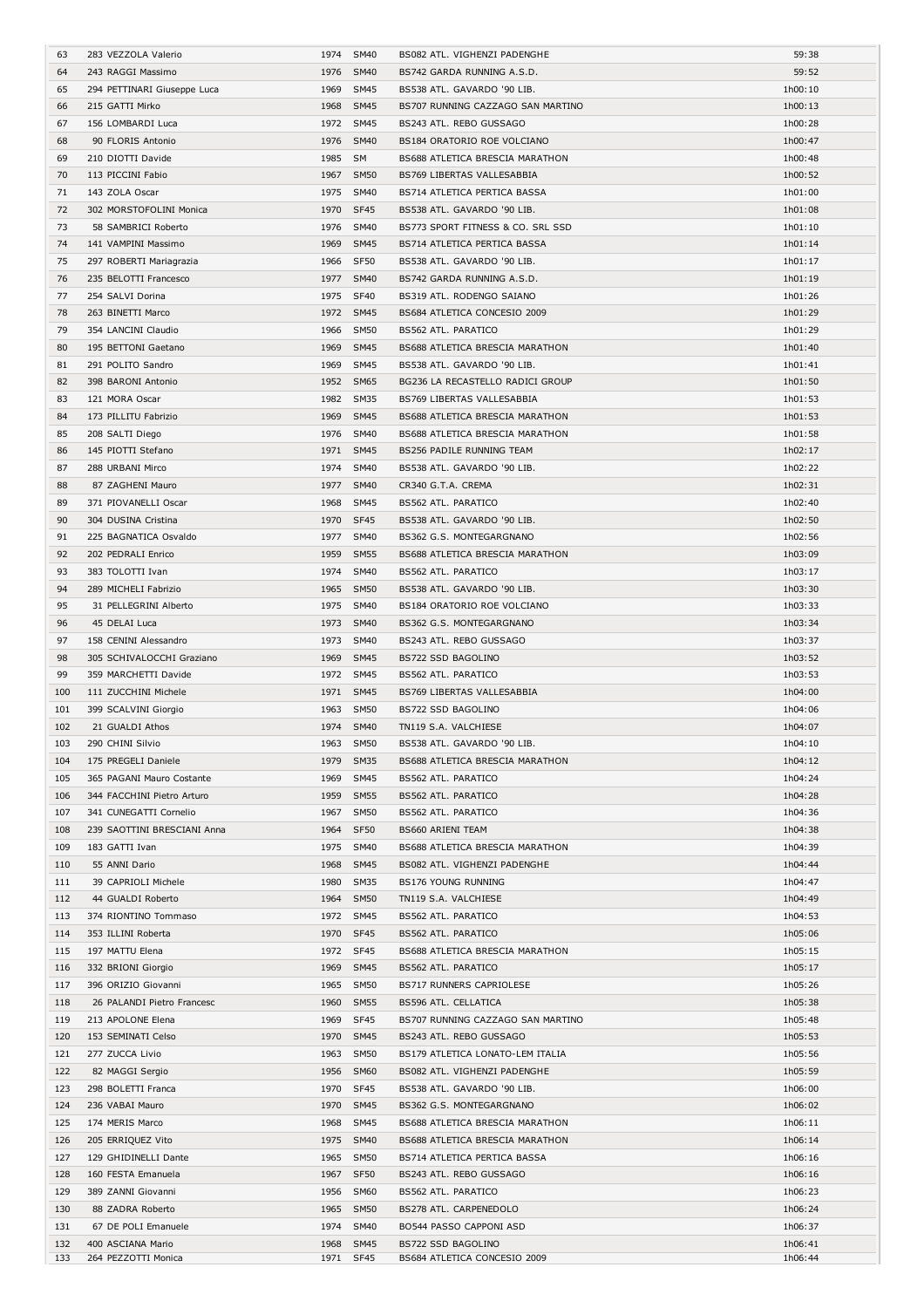| 134 | 170 ERDELYI Laszlo          |         | 1974 SM40   | BS319 ATL. RODENGO SAIANO            | 1h06:50 |
|-----|-----------------------------|---------|-------------|--------------------------------------|---------|
| 135 | 331 BRESCIANI Giuseppe      |         | 1953 SM60   | <b>BS562 ATL. PARATICO</b>           | 1h06:55 |
| 136 | 301 PRELIPCEAN Rodica Elena | 1974    | <b>SF40</b> | BS538 ATL. GAVARDO '90 LIB.          | 1h06:55 |
| 137 | 127 FIORA Davide            |         | 1969 SM45   | BS714 ATLETICA PERTICA BASSA         | 1h06:58 |
| 138 | 285 BONERA Stefano          |         | 1967 SM50   | BS748 RUNNING PREALPINO ASD          | 1h06:59 |
| 139 | 136 OGNIBENI Giancarlo      |         | 1975 SM40   | BS714 ATLETICA PERTICA BASSA         | 1h07:00 |
| 140 | 186 FANTINELLI Anna         |         | 1972 SF45   | BS688 ATLETICA BRESCIA MARATHON      | 1h07:03 |
|     |                             |         |             |                                      |         |
| 141 | 36 TREBESCHI Michele        | 1974    | <b>SM40</b> | BS397 U.S. LA SPORTIVA               | 1h07:08 |
| 142 | 385 UNGARO Angelo           | 1956    | <b>SM60</b> | BS562 ATL. PARATICO                  | 1h07:15 |
| 143 | 278 FERRANTI Enrico         |         | 1979 SM35   | BS179 ATLETICA LONATO-LEM ITALIA     | 1h07:25 |
| 144 | 362 NEZOSI Giocondo         |         | 1953 SM60   | BS562 ATL. PARATICO                  | 1h07:30 |
| 145 | 207 GIUGNO Alessio          |         | 1962 SM55   | BS688 ATLETICA BRESCIA MARATHON      | 1h07:47 |
| 146 | 122 FILIPPINI Marco         |         | 1971 SM45   | BS769 LIBERTAS VALLESABBIA           | 1h08:11 |
| 147 | 30 PEDRINAZZI Ivano         | 1970    | SM45        | NO054 ATLETICA PALZOLA               | 1h08:14 |
| 148 | 146 CAVAGNINI Adriano       | 1969    | <b>SM45</b> | BS256 PADILE RUNNING TEAM            | 1h08:16 |
| 149 | 381 TENGATTINI Roberto      |         | 1962 SM55   | BS562 ATL. PARATICO                  | 1h08:24 |
| 150 | 149 BONIZZI Edoardo         |         | 1959 SM55   | BS243 ATL. REBO GUSSAGO              | 1h08:30 |
| 151 | 65 RIGHINI Solerte          |         | 1954 SM60   | BO005 G.S. GABBI                     | 1h08:35 |
|     |                             |         |             |                                      |         |
| 152 | 273 TATARISHVILI Dariko     |         | 1981 SF35   | BS521 FREE-ZONE                      | 1h08:38 |
| 153 | 255 CARAMATTI Giovanni      |         | 1967 SM50   | BS316 G.P. ORZIVECCHI                | 1h08:42 |
| 154 | 258 PE' Mauro               |         | 1970 SM45   | BS243 ATL. REBO GUSSAGO              | 1h08:47 |
| 155 | 46 CADENELLI Enzo           | 1975    | <b>SM40</b> | BS742 GARDA RUNNING A.S.D.           | 1h08:48 |
| 156 | 214 CORSINI Giacomo         |         | 1974 SM40   | BS707 RUNNING CAZZAGO SAN MARTINO    | 1h08:49 |
| 157 | 233 BRAMATI Davide          |         | 1968 SM45   | BS362 G.S. MONTEGARGNANO             | 1h08:52 |
| 158 | 130 GIACOMINI Ilario        |         | 1961 SM55   | BS714 ATLETICA PERTICA BASSA         | 1h08:55 |
| 159 | 308 FERRARI Fausto          |         | 1963 SM50   | BS545 ATL. FRANCIACORTA              | 1h09:04 |
| 160 | 18 DI MATTEO Vittorio       |         | 1961 SM55   | MI062 ATL. VIRTUS SENAGO             | 1h09:05 |
| 161 | 89 RUFFINI Marco            | 1968    | <b>SM45</b> | BS545 ATL. FRANCIACORTA              | 1h09:11 |
|     |                             |         | <b>SM40</b> |                                      |         |
| 162 | 98 FERRARI Giordano         | 1974    |             | BS769 LIBERTAS VALLESABBIA           | 1h09:17 |
| 163 | 327 BONASSI Luciano         |         | 1953 SM60   | <b>BS562 ATL. PARATICO</b>           | 1h09:37 |
| 164 | 346 FERRARI Marco           |         | 1975 SM40   | BS562 ATL. PARATICO                  | 1h09:43 |
| 165 | 326 BONASSI Chiara          | 1983 SF |             | BS562 ATL. PARATICO                  | 1h09:44 |
| 166 | 201 CADOLI Roberto          |         | 1966 SM50   | BS688 ATLETICA BRESCIA MARATHON      | 1h09:45 |
| 167 | 408 URBANO Giuseppe         |         | 1961 SM55   | BS716 GRUPPO PODISTI LOGRATO         | 1h09:47 |
| 168 | 312 COPETA Claudio          |         | 1979 SM35   | BS243 ATL. REBO GUSSAGO              | 1h09:57 |
| 169 | 169 INSELVINI Piergiuseppe  |         | 1975 SM40   | <b>BS596 ATL. CELLATICA</b>          | 1h10:00 |
| 170 | 391 SCALVINI Maurizio       |         | 1962 SM55   | BS722 SSD BAGOLINO                   | 1h10:06 |
| 171 | 147 TONONCELLI Claudio      |         | 1954 SM60   | BS256 PADILE RUNNING TEAM            | 1h10:07 |
| 172 | 321 BAGLIO Ruggero          |         | 1972 SM45   | <b>BS562 ATL. PARATICO</b>           | 1h10:10 |
| 173 | 338 COTELLI Cristina        | 1987 SF |             | <b>BS562 ATL, PARATICO</b>           | 1h10:18 |
| 174 | 179 PEA Marco               |         | 1969 SM45   | BS688 ATLETICA BRESCIA MARATHON      | 1h10:20 |
|     |                             |         |             |                                      |         |
| 175 | 361 MARTINELLI Gerardino    |         | 1961 SM55   | BS562 ATL. PARATICO                  | 1h10:21 |
| 176 | 182 SAIANI Paola            |         | 1976 SF40   | BS688 ATLETICA BRESCIA MARATHON      | 1h10:32 |
| 177 | 157 NAVONI Edoardo          |         | 1960 SM55   | BS243 ATL. REBO GUSSAGO              | 1h10:43 |
| 178 | 256 GHIRARDI Paolo          |         | 1956 SM60   | BS316 G.P. ORZIVECCHI                | 1h10:47 |
| 179 | 317 BONETTI Alessandro      |         | 1975 SM40   | MI756 A RUNNING                      | 1h10:48 |
| 180 | 97 BRUNELLI Ilenia Antares  |         | 1982 SF35   | BS769 LIBERTAS VALLESABBIA           |         |
| 181 |                             |         |             |                                      | 1h10:58 |
| 182 | 252 VALLI Nadir             |         | 1953 SM60   | MN631 G.P. ARCI GOODWIN              | 1h11:05 |
| 183 | 123 BRIGNOLI Stefano        | 1988 SM |             | <b>BS545 ATL. FRANCIACORTA</b>       | 1h11:06 |
|     | 382 TIBURZI Valeria         |         | 1970 SF45   | BS562 ATL. PARATICO                  | 1h11:11 |
| 184 | 72 SCALVINI Emanuel         |         | 1974 SM40   | BS722 SSD BAGOLINO                   | 1h11:17 |
|     |                             |         |             |                                      |         |
| 185 | 322 BARBO' Giovanni         |         | 1970 SM45   | BS562 ATL. PARATICO                  | 1h11:18 |
| 186 | 230 TORRI Salve             |         | 1963 SF50   | BS521 FREE-ZONE                      | 1h11:24 |
| 187 | 166 BONATI Tiziano          |         | 1964 SM50   | BS082 ATL. VIGHENZI PADENGHE         | 1h11:33 |
| 188 | 229 BONERA Bruno            |         | 1979 SM35   | BS773 SPORT FITNESS & CO. SRL SSD    | 1h11:35 |
| 189 | 41 POLVER Penelope          |         | 1974 SF40   | BS179 ATLETICA LONATO-LEM ITALIA     | 1h11:39 |
| 190 | 38 LOMBARDO Giuseppe        |         | 1945 SM70   | BS304 ATL. DI LUMEZZANE C.S.P.       | 1h11:43 |
| 191 | 48 BRESCIANINI Palmino      |         | 1962 SM55   | BG420 MARATHON TEAM BG               | 1h11:51 |
| 192 | 103 BODEI Angelo            | 1983 SM |             | BS769 LIBERTAS VALLESABBIA           | 1h11:53 |
| 193 | 375 ROMELE Adamo            |         | 1945 SM70   | BS562 ATL. PARATICO                  | 1h12:01 |
| 194 | 220 TUROTTI Nadia           |         | 1962 SF55   | BS243 ATL. REBO GUSSAGO              | 1h12:05 |
| 195 | 222 GHILARDI Maurizio       |         | 1968 SM45   | BS202 G.P. S.ANGELA AVIS DESENZANO   | 1h12:20 |
|     |                             |         |             |                                      |         |
| 196 | 276 MERENI Mauro            |         | 1966 SM50   | CR559 3C (COMP. CREMONESE CORRIDORI) | 1h12:30 |
| 197 | 403 MANESSI Riccardo        |         | 1958 SM55   | BS319 ATL. RODENGO SAIANO            | 1h12:41 |
| 198 | 325 BONACQUISTI Angelo      |         | 1966 SM50   | BS562 ATL. PARATICO                  | 1h12:42 |
| 199 | 259 ANGELI Mauro            |         | 1960 SM55   | BS243 ATL. REBO GUSSAGO              | 1h12:48 |
| 200 | 284 NEGRISOLI Anna          |         | 1962 SF55   | BS082 ATL. VIGHENZI PADENGHE         | 1h12:53 |
| 201 | 293 VALVANO Roberto         |         | 1965 SM50   | BS538 ATL. GAVARDO '90 LIB.          | 1h12:59 |
| 202 | 395 APPUHAMY Aradasiwatta   |         | 1961 SM55   | BS364 G.S. ATL. REZZATO              | 1h13:06 |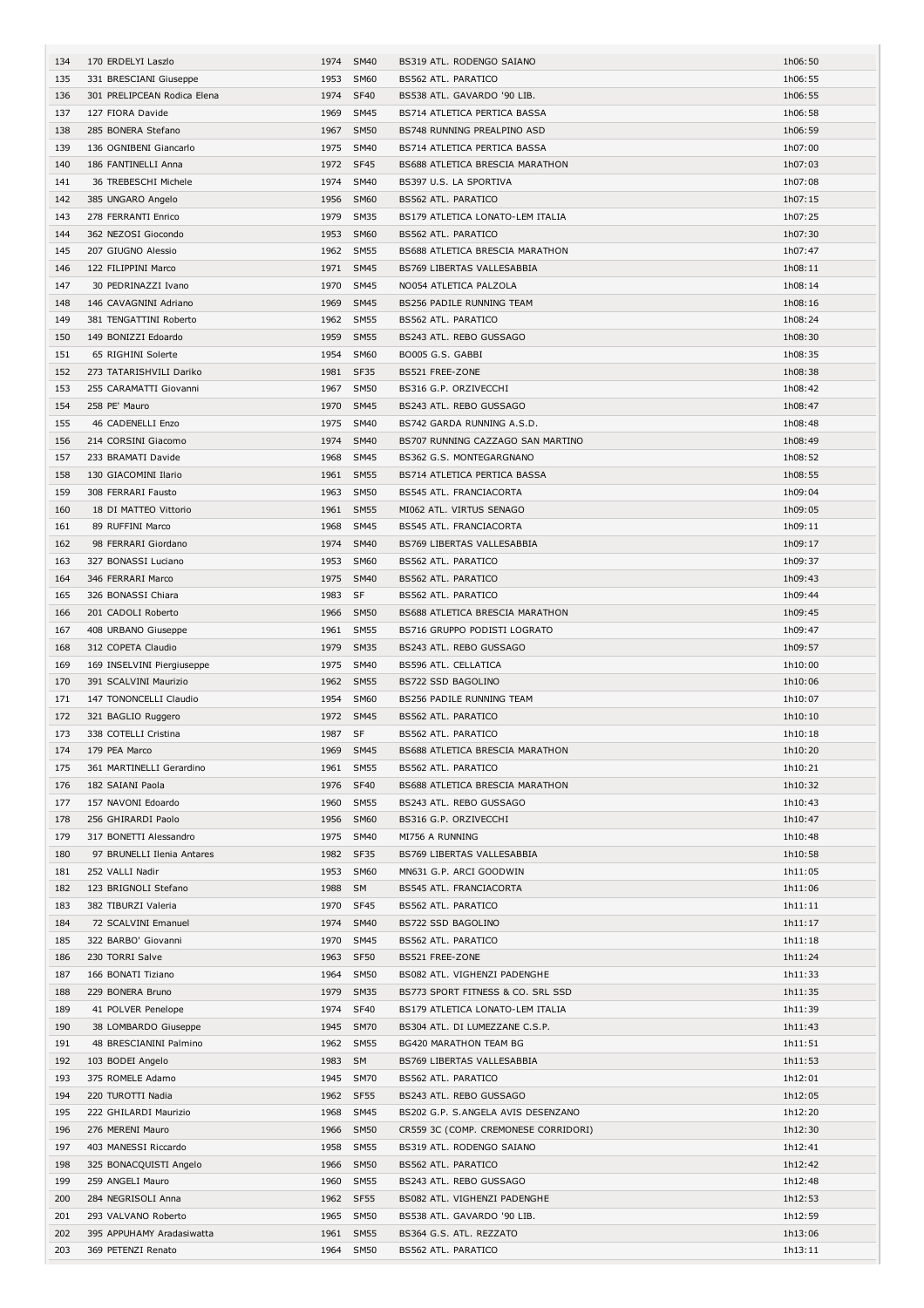| 204 | 209 ZANETTI Paolo           |           | 1967 SM50 | BS688 ATLETICA BRESCIA MARATHON      | 1h13:19 |
|-----|-----------------------------|-----------|-----------|--------------------------------------|---------|
| 205 | 194 ARRIGHINI Alberto       |           | 1982 SM35 | BS688 ATLETICA BRESCIA MARATHON      | 1h13:20 |
| 206 | 37 BOCCHIO Giancarlo        |           | 1970 SM45 | BS362 G.S. MONTEGARGNANO             | 1h13:31 |
| 207 | 407 MOROTTI Mirko           | 1999 JM   |           | BS562 ATL. PARATICO                  | 1h13:35 |
|     |                             |           |           |                                      |         |
| 208 | 74 COMINELLI Riccardo       |           | 1966 SM50 | BS377 ATL. BEDIZZOLE                 | 1h13:38 |
| 209 | 66 TADDEOLINI Francesco     |           | 1968 SM45 | BS364 G.S. ATL. REZZATO              | 1h13:41 |
| 210 | 110 CASTAGNA Giovanni       |           | 1959 SM55 | <b>BS769 LIBERTAS VALLESABBIA</b>    | 1h13:44 |
| 211 | 184 ANDERLONI Daniele       |           | 1969 SM45 | BS688 ATLETICA BRESCIA MARATHON      | 1h13:46 |
| 212 | 370 PICCINELLI Cesare       |           | 1973 SM40 | BS562 ATL. PARATICO                  | 1h13:49 |
| 213 | 335 CAMPAGNONI Maurizio     |           | 1962 SM55 | BS562 ATL. PARATICO                  | 1h13:56 |
|     |                             |           |           |                                      |         |
| 214 | 292 PONZONI Franco Giuliano |           | 1949 SM65 | BS538 ATL. GAVARDO '90 LIB.          | 1h14:00 |
| 215 | 330 BALDUCHELLI Simone      |           | 1975 SM40 | BS256 PADILE RUNNING TEAM            | 1h14:05 |
| 216 | 221 BODINI FILIPPINI Antoni |           | 1951 SM65 | BS243 ATL. REBO GUSSAGO              | 1h14:12 |
| 217 | 237 FRANZONI Luciano        |           | 1959 SM55 | RUNCA ATLETA RUNCARD                 | 1h14:15 |
|     |                             |           |           |                                      |         |
| 218 | 303 CHIARINI Miriam         |           | 1971 SF45 | BS538 ATL. GAVARDO '90 LIB.          | 1h14:15 |
| 219 | 299 DESTRO Patrizia         |           | 1959 SF55 | BS538 ATL. GAVARDO '90 LIB.          | 1h14:23 |
| 220 | 16 COGHI Luca               |           | 1962 SM55 | MN631 G.P. ARCI GOODWIN              | 1h14:23 |
| 221 | 404 MORABITO Remo           |           | 1968 SM45 | RUNCA ATLETA RUNCARD                 | 1h14:33 |
| 222 | 71 PELI Roberta             |           | 1968 SF45 | BS364 G.S. ATL. REZZATO              | 1h14:33 |
|     |                             |           |           |                                      |         |
| 223 | 211 SPADA Ivano             |           | 1960 SM55 | BS688 ATLETICA BRESCIA MARATHON      | 1h14:33 |
| 224 | 62 SCALVINI Carla           |           | 1973 SF40 | BS364 G.S. ATL. REZZATO              | 1h14:34 |
| 225 | 218 BRAMBILLA Barbara       |           | 1971 SF45 | BS364 G.S. ATL. REZZATO              | 1h14:34 |
| 226 | 379 STAFFONI Maffeo         |           | 1947 SM70 | BS562 ATL. PARATICO                  | 1h14:39 |
| 227 | 339 COTELLI Walter          |           | 1949 SM65 | BS562 ATL. PARATICO                  | 1h14:42 |
|     |                             |           |           |                                      |         |
| 228 | 188 MATTIELLO Barbara       | 1971 SF45 |           | BS688 ATLETICA BRESCIA MARATHON      | 1h14:46 |
| 229 | 115 CERATI Fabio            |           | 1962 SM55 | BS769 LIBERTAS VALLESABBIA           | 1h14:47 |
| 230 | 275 PASOTTI Andrea Enzo     |           | 1975 SM40 | <b>BS545 ATL. FRANCIACORTA</b>       | 1h14:57 |
| 231 | 249 TRECCANI Dario Silvano  |           | 1964 SM50 | BS341 FG. ATL. FALEGNAMERIA GUERRINI | 1h15:01 |
|     |                             |           |           |                                      |         |
| 232 | 245 AVALLONE Antonio        |           | 1964 SM50 | BS341 FG. ATL. FALEGNAMERIA GUERRINI | 1h15:02 |
| 233 | 366 PAGNONI Fulvio          |           | 1962 SM55 | BS562 ATL. PARATICO                  | 1h15:07 |
| 234 | 388 ZANI Valerio            |           | 1967 SM50 | BS562 ATL. PARATICO                  | 1h15:08 |
| 235 | 94 BAZZANI Aldo             |           | 1958 SM55 | BS769 LIBERTAS VALLESABBIA           | 1h15:09 |
| 236 | 364 ORLANDI Maurizio        |           | 1950 SM65 | BS562 ATL. PARATICO                  | 1h15:19 |
|     |                             |           |           |                                      |         |
| 237 | 57 BERARDI Flavio           |           | 1963 SM50 | BS341 FG. ATL. FALEGNAMERIA GUERRINI | 1h15:39 |
| 238 | 358 MARAZZONE Giuliana      | 1964 SF50 |           | BS562 ATL. PARATICO                  | 1h15:43 |
|     |                             |           | 1970 SM45 |                                      | 1h15:43 |
| 239 | 24 MANFE' Stefano Emanuele  |           |           | MI404 G.S. ZELOFORAMAGNO             |         |
| 240 | 33 RIPALI Luca Cosimo       |           | 1977 SM40 | MI404 G.S. ZELOFORAMAGNO             | 1h15:44 |
|     |                             |           |           |                                      |         |
| 241 | 75 ZANONI Walter            |           | 1952 SM65 | BS377 ATL. BEDIZZOLE                 | 1h15:57 |
| 242 | 68 BOARATI Mario            |           | 1960 SM55 | FE342 ATLETICA CORRIFERRARA          | 1h16:00 |
| 243 | 217 SARTORI Tarcisio        |           | 1963 SM50 | BS707 RUNNING CAZZAGO SAN MARTINO    | 1h16:03 |
| 244 | 212 PICCINA Sanzio          |           | 1967 SM50 | BS688 ATLETICA BRESCIA MARATHON      | 1h16:03 |
|     | 343 DERRIGO Vera            |           |           | BS562 ATL. PARATICO                  |         |
| 245 |                             |           | 1967 SF50 |                                      | 1h16:09 |
| 246 | 223 BULFERI BULFERETTI Luca | 1999 JM   |           | BS362 G.S. MONTEGARGNANO             | 1h16:12 |
| 247 | 92 GALVANI Manuela          | 1982 SF35 |           | BS769 LIBERTAS VALLESABBIA           | 1h16:19 |
| 248 | 360 MARSETTI Chiara         | 1986 SF   |           | BS562 ATL. PARATICO                  | 1h16:29 |
| 249 | 17 CORDUA Davide            |           | 1979 SM35 | RM315 ASD RUNNERS FOR EMERGENCY      | 1h16:43 |
|     |                             |           |           |                                      |         |
| 250 | 59 BERTONI Marco            |           | 1958 SM55 | BS688 ATLETICA BRESCIA MARATHON      | 1h17:05 |
| 251 | 228 GATTA Michele           |           | 1976 SM40 | BS773 SPORT FITNESS & CO. SRL SSD    | 1h17:10 |
| 252 | 355 LINETTI Milena          |           | 1969 SF45 | BS562 ATL. PARATICO                  | 1h17:15 |
| 253 | 380 TENGATTINI Ezio         |           | 1961 SM55 | BS562 ATL. PARATICO                  | 1h17:15 |
| 254 | 270 LOVO Antonio            |           | 1968 SM45 | BS521 FREE-ZONE                      | 1h17:25 |
|     | 363 ORLANDI Giovanni        |           | 1958 SM55 |                                      |         |
| 255 |                             |           |           | BS562 ATL. PARATICO                  | 1h17:27 |
| 256 | 296 CROTTI Marina           |           | 1961 SF55 | BS538 ATL. GAVARDO '90 LIB.          | 1h17:29 |
| 257 | 124 DAMIOLI Alberto         |           | 1956 SM60 | BS707 RUNNING CAZZAGO SAN MARTINO    | 1h17:36 |
| 258 | 95 CADENELLI Villiam        |           | 1953 SM60 | BS769 LIBERTAS VALLESABBIA           | 1h17:37 |
| 259 | 148 BACCOLO Marco           |           | 1973 SM40 | BS256 PADILE RUNNING TEAM            | 1h17:40 |
|     |                             |           |           |                                      |         |
| 260 | 20 FRANZONI Anna            | 1957 SF60 |           | BS191 U.S. SERLE                     | 1h17:42 |
| 261 | 406 PESCAROLO Daniele Mario | 1991 SM   |           | MI704 MONZA MARATHON TEAM - A.S.D.   | 1h17:43 |
| 262 | 392 SCHIVALOCCHI Marilena   |           | 1968 SF45 | BS722 SSD BAGOLINO                   | 1h18:19 |
| 263 | 69 MELZANI Veronica         |           | 1974 SF40 | BS722 SSD BAGOLINO                   | 1h18:19 |
| 264 | 226 MOLINARI Monica         |           | 1964 SF50 | BS082 ATL. VIGHENZI PADENGHE         | 1h18:29 |
|     |                             |           |           |                                      |         |
| 265 | 154 RICCARDI Matteo         |           | 1981 SM35 | BS243 ATL. REBO GUSSAGO              | 1h18:31 |
| 266 | 318 FRIGO Oriele            |           | 1961 SF55 | BS304 ATL. DI LUMEZZANE C.S.P.       | 1h18:35 |
| 267 | 390 VOLPI Nicola            |           | 1967 SM50 | RUNCA ATLETA RUNCARD                 | 1h18:39 |
| 268 | 269 GHIDINI Mirko Bruno fau |           | 1979 SM35 | BS521 FREE-ZONE                      | 1h18:53 |
| 269 | 168 GUIDETTI Nicola         |           | 1973 SM40 | BS278 ATL. CARPENEDOLO               | 1h18:59 |
|     |                             |           |           |                                      |         |
| 270 | 232 MASSERONI Corrado       |           | 1973 SM40 | BS797 STRALENO                       | 1h19:04 |
| 271 | 295 RONCHI Alessandra       |           | 1971 SF45 | BS538 ATL. GAVARDO '90 LIB.          | 1h19:12 |
| 272 | 117 FACCHINI Narciso        |           | 1958 SM55 | BS769 LIBERTAS VALLESABBIA           | 1h19:15 |
| 273 | 234 PARIS Francesca         |           | 1972 SF45 | BS752 RUNNERS SALO'                  | 1h19:17 |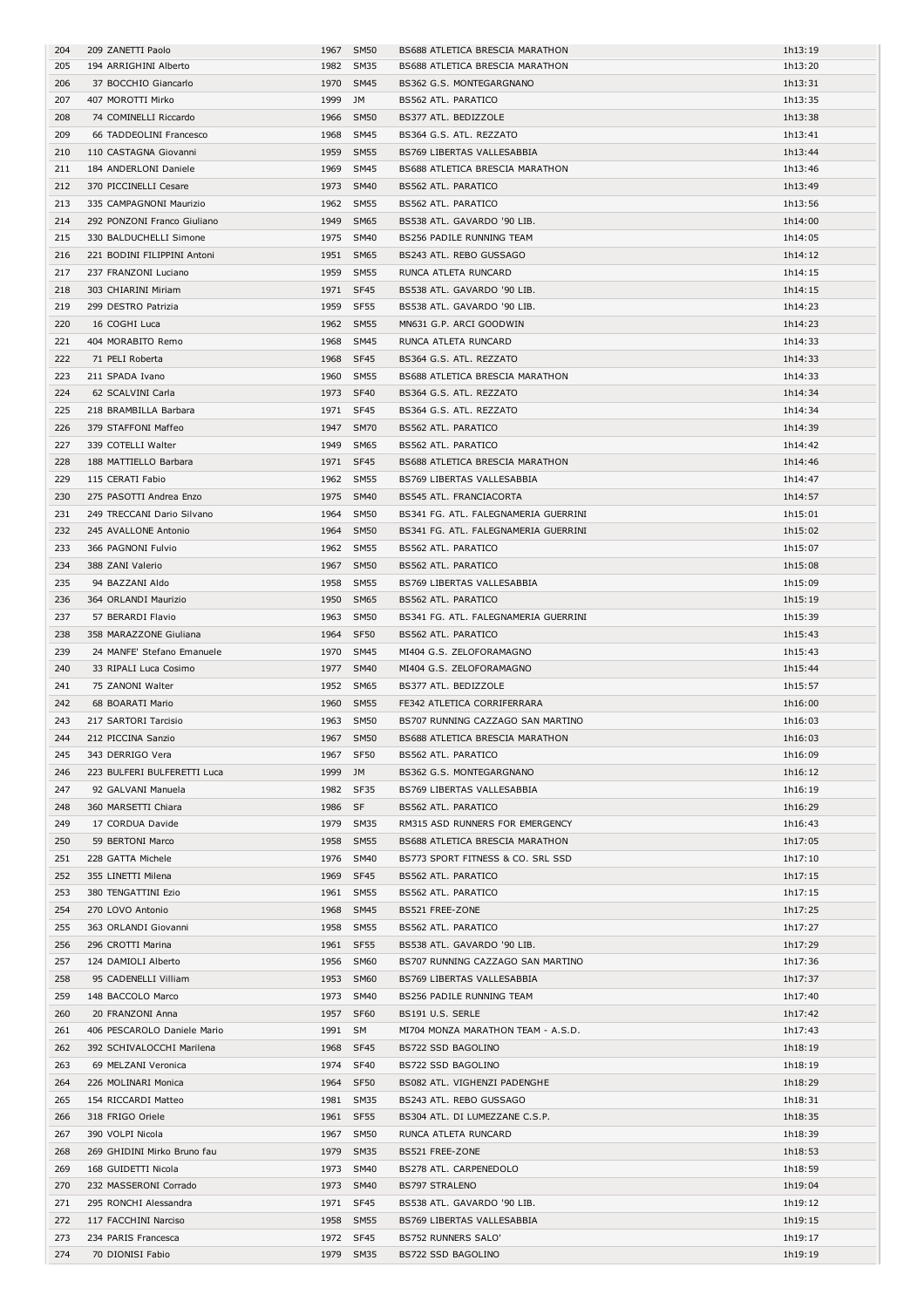| 275 | 152 COPETA Pierino          |           | 1945 SM70   | BS243 ATL. REBO GUSSAGO              | 1h19:30 |
|-----|-----------------------------|-----------|-------------|--------------------------------------|---------|
| 276 | 324 BERTOLDI Claudio        |           | 1959 SM55   | BS562 ATL. PARATICO                  | 1h19:34 |
| 277 | 206 BELLO Ermes             |           | 1976 SM40   | BS688 ATLETICA BRESCIA MARATHON      | 1h20:00 |
| 278 | 199 GAVIOLI Andrea          |           | 1965 SM50   | BS688 ATLETICA BRESCIA MARATHON      | 1h20:02 |
|     |                             |           |             |                                      |         |
| 279 | 81 TONINELLI Roberto        |           | 1976 SM40   | BS545 ATL. FRANCIACORTA              | 1h20:04 |
| 280 | 323 BELUSSI Luana           | 1969 SF45 |             | BS562 ATL. PARATICO                  | 1h20:05 |
| 281 | 162 MONELLA Virgilio        |           | 1955 SM60   | BS243 ATL. REBO GUSSAGO              | 1h20:05 |
| 282 | 116 DONINI William          |           | 1977 SM40   | BS769 LIBERTAS VALLESABBIA           | 1h20:06 |
| 283 | 64 RUSSO Carmela            | 1973 SF40 |             | BS364 G.S. ATL. REZZATO              | 1h20:08 |
|     |                             |           |             |                                      |         |
| 284 | 219 PE' Emilio              |           | 1964 SM50   | BS243 ATL. REBO GUSSAGO              | 1h20:19 |
| 285 | 40 BOTTURA Paolo            | 1986 SM   |             | RM315 ASD RUNNERS FOR EMERGENCY      | 1h20:19 |
| 286 | 165 MACCARINELLI MUSESTI Ma |           | 1966 SM50   | BS362 G.S. MONTEGARGNANO             | 1h20:23 |
| 287 | 345 FENAROLI Gian Paolo     | 1967      | <b>SM50</b> | BS562 ATL. PARATICO                  | 1h20:34 |
| 288 | 377 SOARDI Luca             |           | 1968 SM45   | BS562 ATL. PARATICO                  | 1h20:35 |
|     |                             |           |             |                                      |         |
| 289 | 14 CIULLI Federico          | 1990 SM   |             | BS316 G.P. ORZIVECCHI                | 1h20:36 |
| 290 | 393 MILESI Alessandro       |           | 1969 SM45   | RUNCA ATLETA RUNCARD                 | 1h20:38 |
| 291 | 409 FERLIGA Giovanni        |           | 1956 SM60   | BS660 ARIENI TEAM                    | 1h20:40 |
| 292 | 125 ALBERTINI Sabrina       | 1971 SF45 |             | BS714 ATLETICA PERTICA BASSA         | 1h20:46 |
|     | 349 GARDONI Gianluigi       |           |             |                                      |         |
| 293 |                             |           | 1947 SM70   | BS562 ATL. PARATICO                  | 1h20:54 |
| 294 | 29 PAOLI Sabrina            | 1968 SF45 |             | BS304 ATL. DI LUMEZZANE C.S.P.       | 1h21:41 |
| 295 | 238 QUAINI Paolo            |           | 1970 SM45   | BS362 G.S. MONTEGARGNANO             | 1h21:48 |
| 296 | 334 CADEI Giuseppe          |           | 1951 SM65   | BS562 ATL. PARATICO                  | 1h22:02 |
| 297 | 34 SAVOIA Luca              |           | 1959 SM55   | VR832 A.S.D. LA RUSTICA PESCANTINA   | 1h22:03 |
|     |                             |           |             |                                      |         |
| 298 | 350 GHITTI Claudio Vincenzo |           | 1958 SM55   | BS562 ATL. PARATICO                  | 1h22:04 |
| 299 | 386 VEZZOLI Enrichetta      | 1950 SF65 |             | BS562 ATL. PARATICO                  | 1h22:14 |
| 300 | 63 VUOLO Salvatore          | 1969      | <b>SM45</b> | BS364 G.S. ATL. REZZATO              | 1h22:35 |
| 301 | 333 BUELLI Laura            | 1972 SF45 |             | BS562 ATL. PARATICO                  | 1h22:38 |
| 302 | 180 REGOSA Paolo            |           | 1956 SM60   | BS688 ATLETICA BRESCIA MARATHON      | 1h22:43 |
|     |                             |           |             |                                      |         |
| 303 | 272 REGAZZOLI Luca          |           | 1972 SM45   | BS521 FREE-ZONE                      | 1h22:59 |
| 304 | 265 DE BIASI Mara           | 1965 SF50 |             | BS082 ATL. VIGHENZI PADENGHE         | 1h23:06 |
| 305 | 271 MAGNONI Luisa           | 1980 SF35 |             | BS521 FREE-ZONE                      | 1h23:11 |
| 306 | 178 CAPUZZI Barbara         | 1976 SF40 |             | BS688 ATLETICA BRESCIA MARATHON      | 1h23:28 |
| 307 | 25 MERIGO Marzia            | 1972 SF45 |             | BS176 YOUNG RUNNING                  | 1h23:39 |
|     |                             |           |             |                                      |         |
| 308 | 35 SCOPELLI Paolo           |           | 1968 SM45   | BS688 ATLETICA BRESCIA MARATHON      | 1h23:48 |
| 309 | 73 SCALVINI Ivonne          | 1973 SF40 |             | BS722 SSD BAGOLINO                   | 1h24:05 |
| 311 | 244 AGNOLETTO Chiara        | 1979 SF35 |             | BS742 GARDA RUNNING A.S.D.           | 1h24:45 |
| 312 | 279 CESARETTO Veronica Edvi | 1975 SF40 |             | BS377 ATL. BEDIZZOLE                 | 1h24:45 |
|     |                             |           |             |                                      |         |
| 313 | 300 MORANDI Antonella       | 1967 SF50 |             | BS538 ATL. GAVARDO '90 LIB.          | 1h25:01 |
| 314 | 61 BORDIGA Roberta          | 1968 SF45 |             | <b>BS660 ARIENI TEAM</b>             | 1h25:04 |
|     |                             |           |             | BS769 LIBERTAS VALLESABBIA           |         |
| 315 | 107 FRANCINELLI Andrea      | 1968 SM45 |             |                                      | 1h25:15 |
| 316 |                             |           | 1963 SM50   | <b>BG472 RUNNERS BERGAMO</b>         | 1h25:42 |
|     | 314 PAGNONCELLI Luigi       |           |             |                                      |         |
| 317 | 310 BOTTARELLI Valentina    | 1948 SF65 |             | BS304 ATL. DI LUMEZZANE C.S.P.       | 1h26:21 |
| 318 | 23 LAUDANNA Eugenia         | 1958 SF55 |             | VR832 A.S.D. LA RUSTICA PESCANTINA   | 1h26:23 |
| 319 | 159 MARENDA Delfina         | 1960 SF55 |             | BS243 ATL. REBO GUSSAGO              | 1h26:27 |
| 320 | 227 GUIDI Alberto           |           | 1966 SM50   | BS773 SPORT FITNESS & CO. SRL SSD    | 1h26:42 |
|     |                             |           |             |                                      |         |
| 321 | 47 MICHELI Valeria          | 1964      | SF50        | RUNCA ATLETA RUNCARD                 | 1h27:00 |
| 322 | 250 VOLTOLINI Rino          |           | 1954 SM60   | BS341 FG. ATL. FALEGNAMERIA GUERRINI | 1h27:40 |
| 323 | 133 LAFFRANCHI Sara         | 1994 SF   |             | BS714 ATLETICA PERTICA BASSA         | 1h27:51 |
| 324 | 193 DELMENICO Giovanni      |           | 1956 SM60   | BS688 ATLETICA BRESCIA MARATHON      | 1h27:54 |
| 325 | 280 POLINI Emanuela         | 1969 SF45 |             | BS752 RUNNERS SALO'                  | 1h28:31 |
| 326 | 372 RACCAGNI Lorenzo        |           | 1977 SM40   | BS562 ATL. PARATICO                  | 1h28:47 |
|     |                             |           |             |                                      |         |
| 327 | 376 SBERNINI Michela        | 1992 SF   |             | BS562 ATL. PARATICO                  | 1h28:48 |
| 328 | 373 RAVELLI Fulvio          | 1983 SM   |             | BS562 ATL. PARATICO                  | 1h28:48 |
| 329 | 378 SPANU Gregorio          |           | 1943 SM70   | BS562 ATL. PARATICO                  | 1h30:22 |
| 330 | 394 RAGGI Luciano           |           | 1964 SM50   | BS769 LIBERTAS VALLESABBIA           | 1h30:54 |
| 331 |                             |           | 1964 SM50   | BS562 ATL. PARATICO                  | 1h30:55 |
|     | 368 PELIZZARI Angelo        |           |             |                                      |         |
| 332 | 200 FIORETTI Mariassunta    |           | 1963 SF50   | BS688 ATLETICA BRESCIA MARATHON      | 1h31:09 |
| 333 | 357 LUMINA Federica         | 1959 SF55 |             | BS562 ATL. PARATICO                  | 1h32:32 |
| 334 | 203 GOTTARDI Sara           | 1968 SF45 |             | BS688 ATLETICA BRESCIA MARATHON      | 1h32:54 |
| 335 | 101 BRESCIANI Dario         |           | 1959 SM55   | BS769 LIBERTAS VALLESABBIA           | 1h33:20 |
|     |                             |           |             |                                      |         |
| 336 | 112 GODI Paolo              |           | 1954 SM60   | BS769 LIBERTAS VALLESABBIA           | 1h33:21 |
| 337 | 262 VENTO Vito              |           | 1936 SM80   | BS243 ATL. REBO GUSSAGO              | 1h33:35 |
| 338 | 405 GUGLIUCCI Rita          | 1954 SF60 |             | BS377 ATL. BEDIZZOLE                 | 1h33:59 |
| 339 | 84 BRESCIANI Barbara        | 1974 SF40 |             | BS362 G.S. MONTEGARGNANO             | 1h34:43 |
| 340 | 337 CORTINOVIS Michele      |           | 1953 SM60   | BS562 ATL. PARATICO                  | 1h36:06 |
|     |                             |           |             |                                      |         |
| 341 | 274 MAGNI Roberta           |           | 1969 SF45   | BS688 ATLETICA BRESCIA MARATHON      | 1h36:18 |
| 342 | 176 BRIGNOLI Francesca      |           | 1975 SF40   | BS688 ATLETICA BRESCIA MARATHON      | 1h36:28 |
| 343 | 231 GAMBA Maria Consuelo    | 1964 SF50 |             | BS688 ATLETICA BRESCIA MARATHON      | 1h36:57 |
| 344 | 260 PIERANI Giacomo         |           | 1961 SM55   | BS243 ATL. REBO GUSSAGO              | 1h39:30 |
| 345 | 155 CARBONINI Paola         | 1977 SF40 |             | BS243 ATL. REBO GUSSAGO              | 1h39:30 |